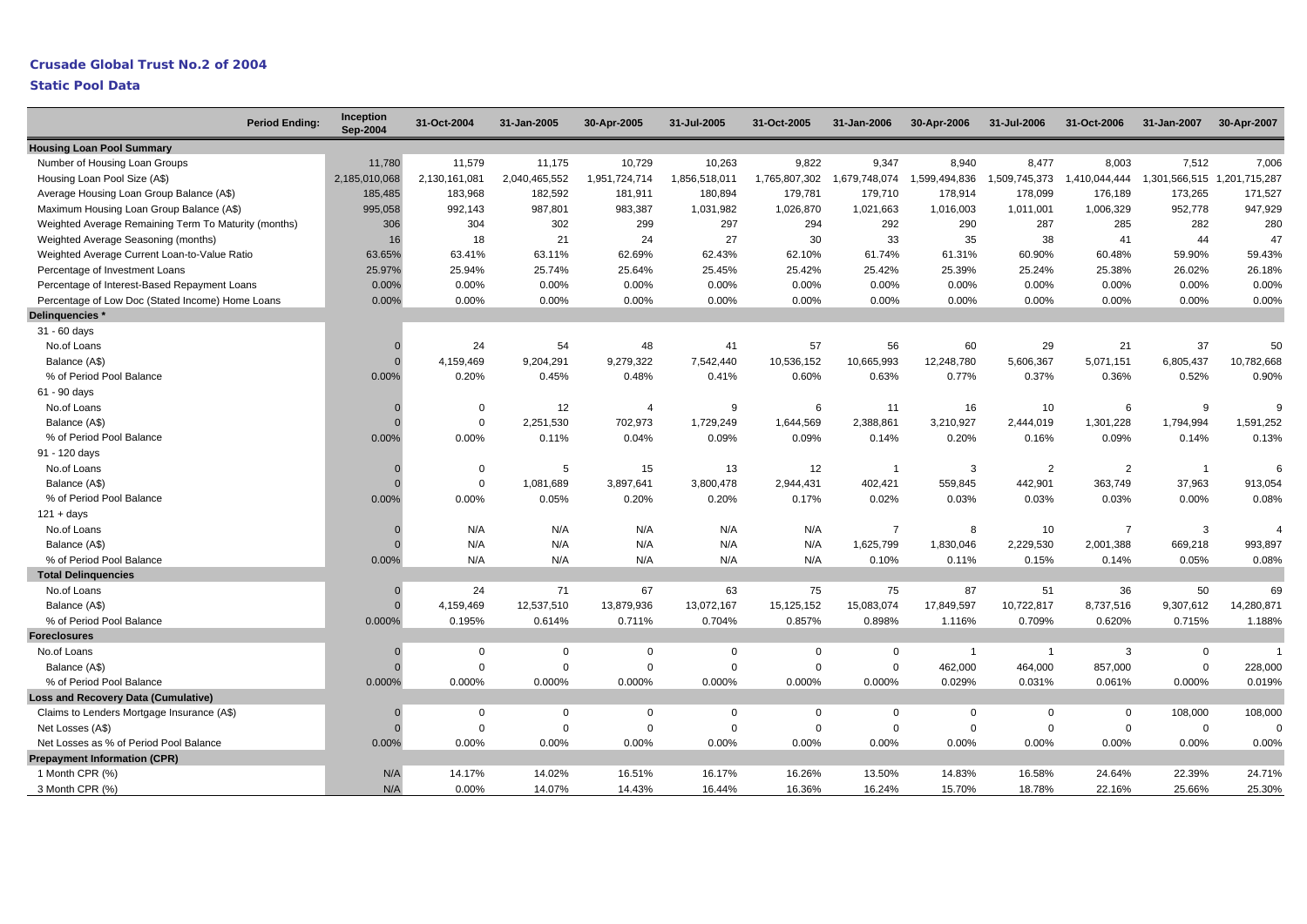| <b>Period Ending:</b>                                                       | Inception<br>Sep-2004 | 31-Oct-2004 | 31-Jan-2005 | 30-Apr-2005 | 31-Jul-2005 | 31-Oct-2005 | 31-Jan-2006 | 30-Apr-2006 | 31-Jul-2006 | 31-Oct-2006 | 31-Jan-2007 | 30-Apr-2007 |
|-----------------------------------------------------------------------------|-----------------------|-------------|-------------|-------------|-------------|-------------|-------------|-------------|-------------|-------------|-------------|-------------|
| Profile by Current Loan-To-Value Ratio (% of Period Pool<br><b>Balance)</b> |                       |             |             |             |             |             |             |             |             |             |             |             |
| 00.01% - 30.00%                                                             | 5.90%                 | 6.02%       | 6.22%       | 6.39%       | 6.36%       | 6.49%       | 6.56%       | 6.86%       | 7.21%       | 7.64%       | 8.07%       | 8.23%       |
| 30.01% - 35.00%                                                             | 3.43%                 | 3.42%       | 3.36%       | 3.35%       | 3.33%       | 3.32%       | 3.48%       | 3.40%       | 3.52%       | 3.42%       | 3.59%       | 4.05%       |
| 35.01% - 40.00%                                                             | 3.80%                 | 3.77%       | 3.98%       | 4.08%       | 4.23%       | 4.40%       | 4.56%       | 4.74%       | 4.91%       | 5.04%       | 5.17%       | 5.17%       |
| 40.01% - 45.00%                                                             | 5.03%                 | 5.17%       | 5.15%       | 5.39%       | 5.31%       | 5.26%       | 5.16%       | 5.21%       | 5.32%       | 5.60%       | 5.67%       | 5.60%       |
| 45.01% - 50.00%                                                             | 5.81%                 | 5.98%       | 6.01%       | 6.24%       | 6.33%       | 6.46%       | 6.67%       | 7.25%       | 7.12%       | 6.98%       | 7.51%       | 7.69%       |
| 50.01% - 55.00%                                                             | 6.96%                 | 6.73%       | 6.86%       | 6.75%       | 6.68%       | 6.78%       | 6.99%       | 6.86%       | 6.69%       | 7.23%       | 7.00%       | 7.39%       |
| 55.01% - 60.00%                                                             | 7.24%                 | 7.40%       | 7.17%       | 7.34%       | 7.91%       | 8.22%       | 8.36%       | 8.19%       | 8.38%       | 8.04%       | 8.13%       | 8.05%       |
| 60.01% - 65.00%                                                             | 8.46%                 | 8.64%       | 8.76%       | 8.83%       | 8.78%       | 8.64%       | 8.50%       | 8.68%       | 8.72%       | 9.10%       | 8.62%       | 8.33%       |
| 65.01% - 70.00%                                                             | 8.54%                 | 8.48%       | 8.60%       | 8.79%       | 8.93%       | 8.95%       | 8.97%       | 9.03%       | 8.93%       | 8.63%       | 8.82%       | 9.19%       |
| 70.01% - 75.00%                                                             | 10.66%                | 10.70%      | 10.74%      | 10.79%      | 10.83%      | 11.15%      | 11.43%      | 11.17%      | 12.02%      | 12.21%      | 12.38%      | 12.82%      |
| 75.01% - 80.00%                                                             | 19.17%                | 18.71%      | 18.37%      | 17.70%      | 17.08%      | 16.41%      | 15.68%      | 15.31%      | 14.26%      | 13.63%      | 12.81%      | 11.83%      |
| 80.01% - 85.00%                                                             | 3.37%                 | 3.41%       | 3.80%       | 3.98%       | 4.27%       | 4.42%       | 4.72%       | 4.84%       | 5.11%       | 5.01%       | 5.43%       | 5.42%       |
| 85.01% - 90.00%                                                             | 6.26%                 | 6.36%       | 6.08%       | 5.79%       | 5.81%       | 5.88%       | 5.68%       | 5.64%       | 5.29%       | 5.39%       | 5.15%       | 4.97%       |
| 90.01% - 95.00%                                                             | 5.36%                 | 5.22%       | 4.92%       | 4.59%       | 4.14%       | 3.59%       | 3.23%       | 2.78%       | 2.49%       | 1.98%       | 1.61%       | 1.22%       |
| 95.01% - 100.00%                                                            | 0.00%                 | 0.00%       | 0.00%       | 0.00%       | 0.01%       | 0.03%       | 0.02%       | 0.02%       | 0.02%       | 0.02%       | 0.02%       | 0.02%       |
| $100.00\% +$                                                                | 0.00%                 | 0.00%       | 0.00%       | 0.00%       | 0.00%       | 0.00%       | 0.00%       | 0.01%       | 0.01%       | 0.07%       | 0.01%       | 0.01%       |
| Profile by Loan Product (% of Period Pool Balance)                          |                       |             |             |             |             |             |             |             |             |             |             |             |
| 1 Year Fixed                                                                | 4.76%                 | 4.29%       | 3.09%       | 1.44%       | 0.36%       | 0.31%       | 0.29%       | 0.23%       | 0.28%       | 0.28%       | 0.31%       | 0.34%       |
| 2 Year Fixed                                                                | 1.21%                 | 1.21%       | 1.37%       | 1.55%       | 1.60%       | 1.43%       | 1.07%       | 0.91%       | 1.01%       | 1.22%       | 1.11%       | 0.98%       |
| 3 Year Fixed                                                                | 6.52%                 | 6.73%       | 7.34%       | 8.95%       | 9.60%       | 9.80%       | 9.90%       | 9.87%       | 10.02%      | 10.46%      | 10.36%      | 9.18%       |
| 4 Year Fixed                                                                | 0.13%                 | 0.14%       | 0.16%       | 0.17%       | 0.17%       | 0.16%       | 0.17%       | 0.16%       | 0.15%       | 0.26%       | 0.36%       | 0.39%       |
| 5 Year Fixed                                                                | 6.32%                 | 6.46%       | 6.69%       | 6.97%       | 7.16%       | 7.38%       | 7.72%       | 7.78%       | 7.99%       | 8.56%       | 9.19%       | 10.04%      |
| Basic Home Loans/STG Essential Home Loan/GAHL                               | 26.25%                | 26.50%      | 26.57%      | 26.32%      | 26.85%      | 26.89%      | 27.12%      | 27.46%      | 27.42%      | 26.67%      | 26.14%      | 25.65%      |
| <b>Standard Variable</b>                                                    | 11.27%                | 11.92%      | 13.98%      | 15.64%      | 16.42%      | 15.84%      | 15.58%      | 15.31%      | 14.87%      | 14.44%      | 14.46%      | 15.14%      |
| Other Variable                                                              | 43.55%                | 42.76%      | 40.80%      | 38.95%      | 37.83%      | 38.18%      | 38.15%      | 38.29%      | 38.26%      | 38.10%      | 38.07%      | 38.28%      |
| Profile by Loan Rate (% of Period Pool Balance)                             |                       |             |             |             |             |             |             |             |             |             |             |             |
| 4.01% - 4.50%                                                               | 0.00%                 | 0.00%       | 0.00%       | 0.00%       | 0.00%       | 0.00%       | $0.00\%$    | 0.00%       | $0.00\%$    | 0.00%       | 0.00%       | 0.00%       |
| 4.51% - 5.00%                                                               | 0.00%                 | 0.00%       | 0.00%       | 0.00%       | 0.00%       | 0.00%       | 0.00%       | 0.00%       | 0.00%       | 0.00%       | $0.00\%$    | 0.00%       |
| 5.01% - 5.50%                                                               | 0.84%                 | 0.29%       | 0.10%       | 0.00%       | 0.00%       | 0.00%       | 0.00%       | 0.00%       | 0.00%       | 0.00%       | 0.00%       | 0.00%       |
| 5.51% - 6.00%                                                               | 11.42%                | 10.56%      | 7.44%       | 1.93%       | 0.85%       | 0.84%       | 0.84%       | 0.72%       | 0.26%       | 0.22%       | 0.24%       | 0.26%       |
| $6.01\% - 6.50\%$                                                           | 46.75%                | 47.06%      | 47.79%      | 5.13%       | 3.85%       | 3.63%       | 3.57%       | 3.56%       | 3.58%       | 3.16%       | 3.20%       | 3.30%       |
| $6.51\% - 7.00\%$                                                           | 27.72%                | 28.12%      | 28.63%      | 69.19%      | 70.68%      | 71.71%      | 72.14%      | 72.74%      | 61.94%      | 13.49%      | 12.90%      | 10.60%      |
| 7.01% - 7.50%                                                               | 13.20%                | 13.91%      | 16.00%      | 23.72%      | 24.60%      | 23.81%      | 23.44%      | 22.98%      | 19.32%      | 63.36%      | 53.18%      | 54.82%      |
| 7.51% - 8.00%                                                               | 0.05%                 | 0.04%       | 0.04%       | 0.04%       | 0.02%       | 0.01%       | 0.00%       | 0.00%       | 14.90%      | 19.77%      | 15.99%      | 15.85%      |
| $8.01\% - 8.50\%$                                                           | 0.01%                 | 0.01%       | 0.01%       | 0.00%       | 0.00%       | 0.00%       | 0.00%       | 0.00%       | 0.00%       | 0.00%       | 14.49%      | 15.17%      |
| 8.51% - 9.00%                                                               | 0.00%                 | 0.00%       | 0.00%       | 0.00%       | 0.00%       | 0.00%       | 0.00%       | 0.00%       | 0.00%       | 0.00%       | 0.00%       | 0.00%       |
| $9.01\% - 9.50\%$                                                           | 0.00%                 | 0.00%       | 0.00%       | 0.00%       | 0.00%       | 0.00%       | 0.00%       | 0.00%       | 0.00%       | 0.00%       | 0.00%       | 0.00%       |
| $9.51\% - 10.00\%$                                                          | 0.00%                 | 0.00%       | 0.00%       | 0.00%       | 0.00%       | 0.00%       | $0.00\%$    | 0.00%       | 0.00%       | 0.00%       | 0.00%       | 0.00%       |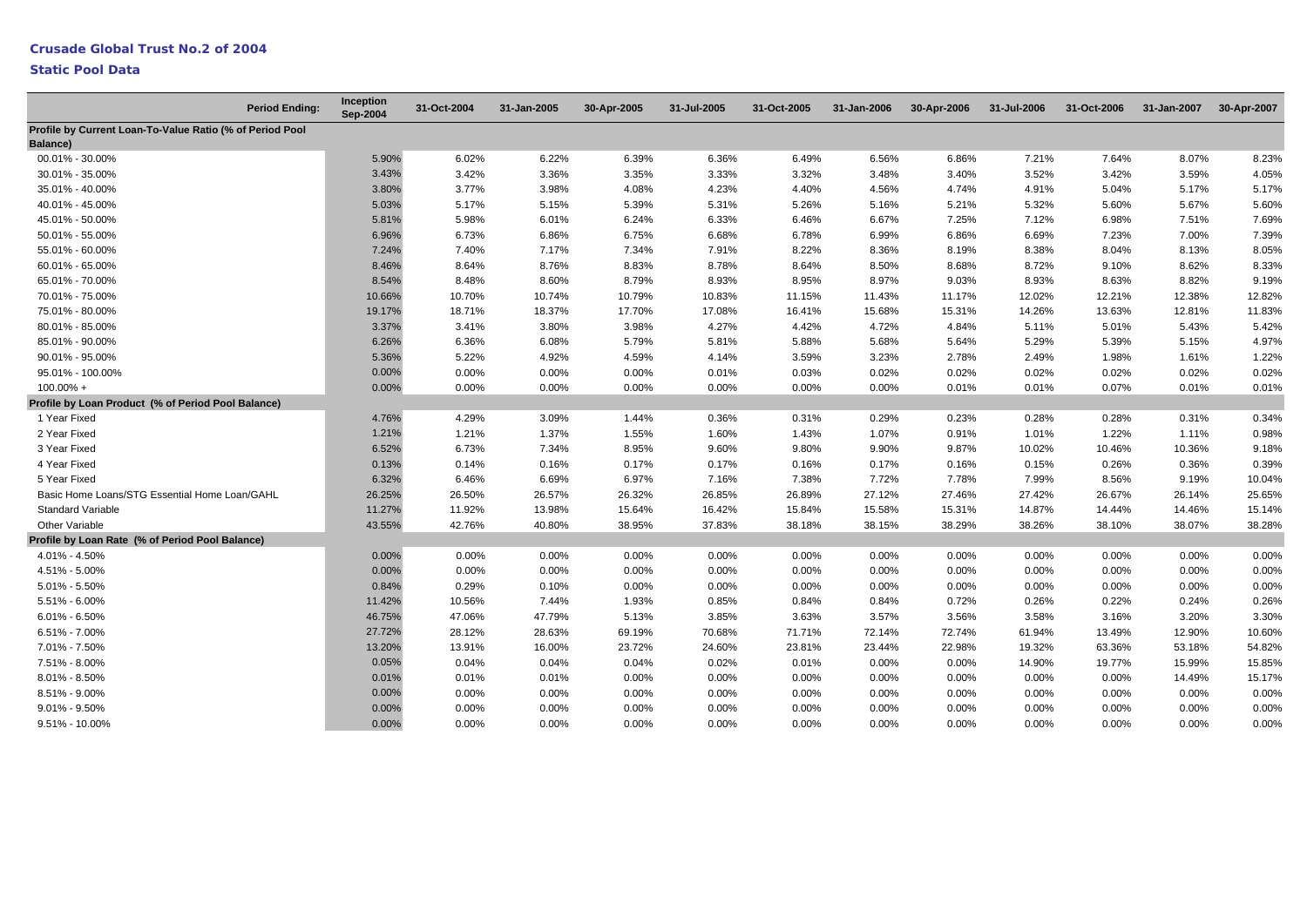## **Static Pool Data**

|                                                                         | <b>Period Ending:</b> | Inception<br>Sep-2004 | 31-Oct-2004 | 31-Jan-2005 | 30-Apr-2005 | 31-Jul-2005 | 31-Oct-2005 | 31-Jan-2006 | 30-Apr-2006 | 31-Jul-2006 | 31-Oct-2006 | 31-Jan-2007 | 30-Apr-2007 |
|-------------------------------------------------------------------------|-----------------------|-----------------------|-------------|-------------|-------------|-------------|-------------|-------------|-------------|-------------|-------------|-------------|-------------|
| Profile by Geographic Distribution (% of Period Pool<br><b>Balance)</b> |                       |                       |             |             |             |             |             |             |             |             |             |             |             |
| <b>Australian Capital Territory</b>                                     |                       | 3.34%                 | 3.32%       | 3.29%       | 3.32%       | 3.38%       | 3.38%       | 3.43%       | 3.48%       | 3.46%       | 3.45%       | 3.41%       | 3.30%       |
| New South Wales                                                         |                       | 63.64%                | 63.62%      | 63.62%      | 63.67%      | 63.78%      | 64.19%      | 64.46%      | 64.49%      | 64.61%      | 64.80%      | 65.10%      | 65.45%      |
| Victoria                                                                |                       | 8.88%                 | 8.87%       | 8.98%       | 9.04%       | 9.10%       | 9.02%       | 9.04%       | 9.05%       | 9.06%       | 8.86%       | 8.78%       | 8.80%       |
| Queensland                                                              |                       | 6.80%                 | 6.79%       | 6.68%       | 6.58%       | 6.45%       | 6.16%       | 6.10%       | 6.02%       | 5.88%       | 5.88%       | 5.82%       | 5.63%       |
| South Australia                                                         |                       | 14.54%                | 14.59%      | 14.63%      | 14.69%      | 14.62%      | 14.59%      | 14.42%      | 14.47%      | 14.46%      | 14.52%      | 14.47%      | 14.45%      |
| Western Australia                                                       |                       | 2.57%                 | 2.59%       | 2.58%       | 2.49%       | 2.44%       | 2.42%       | 2.32%       | 2.27%       | 2.30%       | 2.27%       | 2.19%       | 2.17%       |
| <b>Northern Territory</b>                                               |                       | 0.15%                 | 0.15%       | 0.14%       | 0.14%       | 0.15%       | 0.16%       | 0.16%       | 0.16%       | 0.16%       | 0.15%       | 0.15%       | 0.14%       |
| Tasmania                                                                |                       | 0.08%                 | 0.08%       | 0.08%       | 0.08%       | 0.08%       | 0.08%       | 0.07%       | 0.06%       | 0.07%       | 0.07%       | 0.07%       | 0.06%       |

\* Banding of loans of 121+ days delinquency commenced from

January 2006. Pre-January 2006, break-up of delinquent loans

between 91-120 days and 121+ days is not available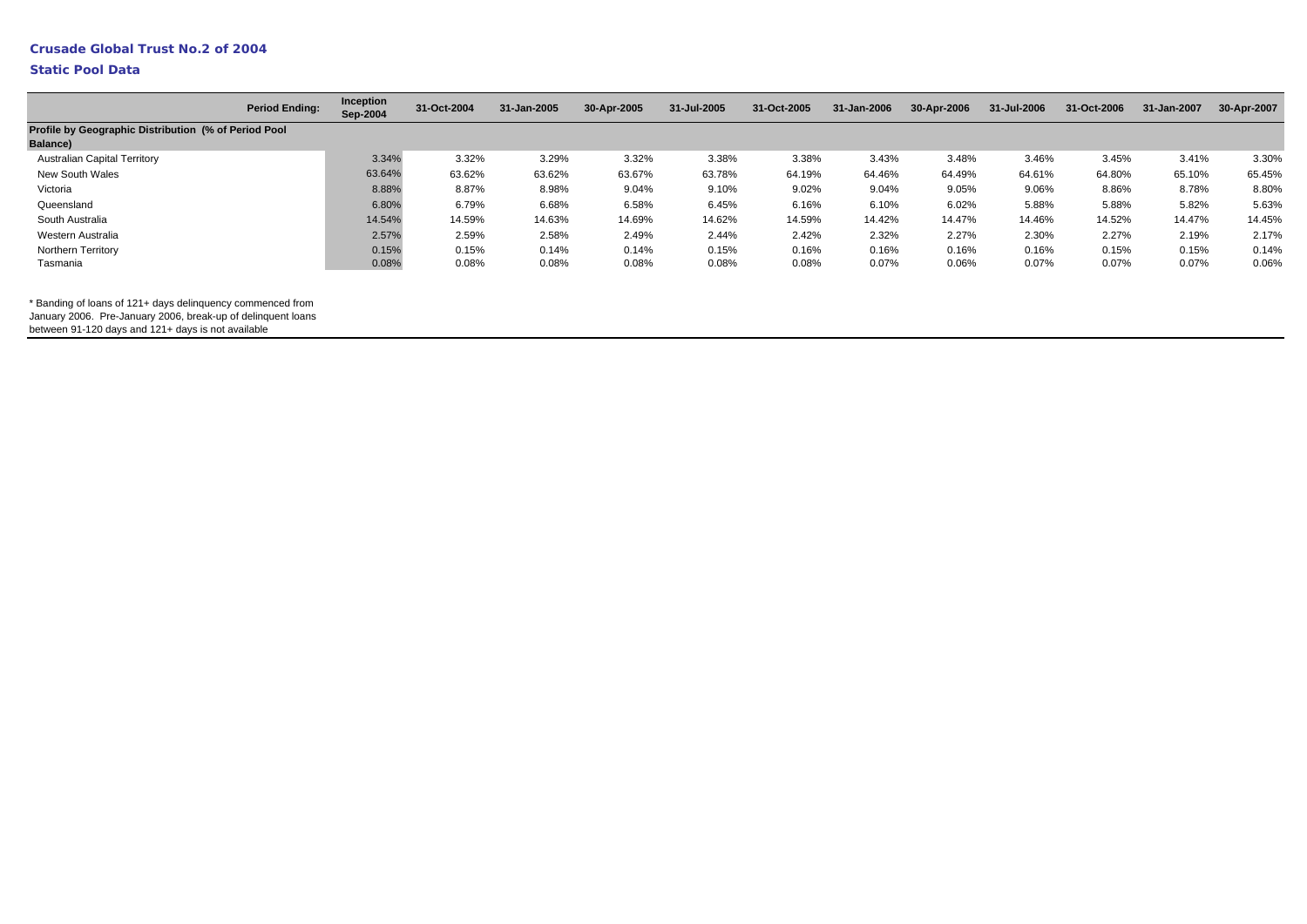|                                                      | <b>Period Ending:</b> | 31-Jul-2007               | 31-Oct-2007 | 31-Jan-2008    | 30-Apr-2008 |
|------------------------------------------------------|-----------------------|---------------------------|-------------|----------------|-------------|
| <b>Housing Loan Pool Summary</b>                     |                       |                           |             |                |             |
| Number of Housing Loan Groups                        |                       | 6,443                     | 6,005       | 5,646          | 5,310       |
| Housing Loan Pool Size (A\$)                         |                       | 1,089,882,652 998,851,842 |             | 929,152,970    | 862,901,436 |
| Average Housing Loan Group Balance (A\$)             |                       | 169,158                   | 166,337     | 164,568        | 162,505     |
| Maximum Housing Loan Group Balance (A\$)             |                       | 945,406                   | 939,069     | 935,099        | 931,744     |
| Weighted Average Remaining Term To Maturity (months) |                       | 277                       | 274         | 271            | 268         |
| Weighted Average Seasoning (months)                  |                       | 50                        | 53          | 56             | 59          |
| Weighted Average Current Loan-to-Value Ratio         |                       | 58.90%                    | 58.25%      | 57.77%         | 57.18%      |
| Percentage of Investment Loans                       |                       | 26.24%                    | 26.16%      | 26.07%         | 26.38%      |
| Percentage of Interest-Based Repayment Loans         |                       | 0.00%                     | 0.00%       | 0.00%          | 0.00%       |
| Percentage of Low Doc (Stated Income) Home Loans     |                       | 0.00%                     | 0.00%       | 0.00%          | 0.00%       |
| Delinquencies *                                      |                       |                           |             |                |             |
| 31 - 60 days                                         |                       |                           |             |                |             |
| No.of Loans                                          |                       | 45                        | 20          | 32             | 37          |
| Balance (A\$)                                        |                       | 8,793,349                 | 4,503,999   | 7,024,835      | 8,260,606   |
| % of Period Pool Balance                             |                       | 0.81%                     | 0.45%       | 0.76%          | 0.96%       |
| 61 - 90 days                                         |                       |                           |             |                |             |
| No.of Loans                                          |                       | 14                        | 8           | 6              | 10          |
| Balance (A\$)                                        |                       | 2,131,663                 | 2,154,779   | 1,200,638      | 1,585,111   |
| % of Period Pool Balance                             |                       | 0.20%                     | 0.22%       | 0.13%          | 0.18%       |
| 91 - 120 days                                        |                       |                           |             |                |             |
| No.of Loans                                          |                       | $\overline{\mathbf{4}}$   | 6           | $\overline{7}$ | 5           |
| Balance (A\$)                                        |                       | 781,944                   | 940,233     | 2,091,040      | 1,358,655   |
| % of Period Pool Balance                             |                       | 0.07%                     | 0.09%       | 0.23%          | 0.16%       |
| $121 + days$                                         |                       |                           |             |                |             |
| No.of Loans                                          |                       | 5                         | 1           | 6              | 6           |
| Balance (A\$)                                        |                       | 1,048,217                 | 275,576     | 908,264        | 1,567,899   |
| % of Period Pool Balance                             |                       | 0.10%                     | 0.03%       | 0.10%          | 0.18%       |
| <b>Total Delinguencies</b>                           |                       |                           |             |                |             |
| No.of Loans                                          |                       | 68                        | 35          | 51             | 58          |
| Balance (A\$)                                        |                       | 12,755,173                | 7,874,586   | 11,224,776     | 12,772,272  |
| % of Period Pool Balance                             |                       | 1.170%                    | 0.788%      | 1.208%         | 1.480%      |
| <b>Foreclosures</b>                                  |                       |                           |             |                |             |
| No.of Loans                                          |                       | $\mathbf{1}$              | 0           | $\mathbf{1}$   | 1           |
| Balance (A\$)                                        |                       | 235,000                   | 0           | 270,350        | 278,280     |
| % of Period Pool Balance                             |                       | 0.022%                    | 0.000%      | 0.029%         | 0.032%      |
| <b>Loss and Recovery Data (Cumulative)</b>           |                       |                           |             |                |             |
| Claims to Lenders Mortgage Insurance (A\$)           |                       | 310,063                   | 310,063     | 310,063        | 310,063     |
| Net Losses (A\$)                                     |                       | 0                         | 0           | 0              | 0           |
| Net Losses as % of Period Pool Balance               |                       | 0.00%                     | 0.00%       | 0.00%          | 0.00%       |
| <b>Prepayment Information (CPR)</b>                  |                       |                           |             |                |             |
| 1 Month CPR (%)                                      |                       | 25.39%                    | 25.89%      | 21.64%         | 24.10%      |
| 3 Month CPR (%)                                      |                       | 30.48%                    | 27.53%      | 23.02%         | 23.53%      |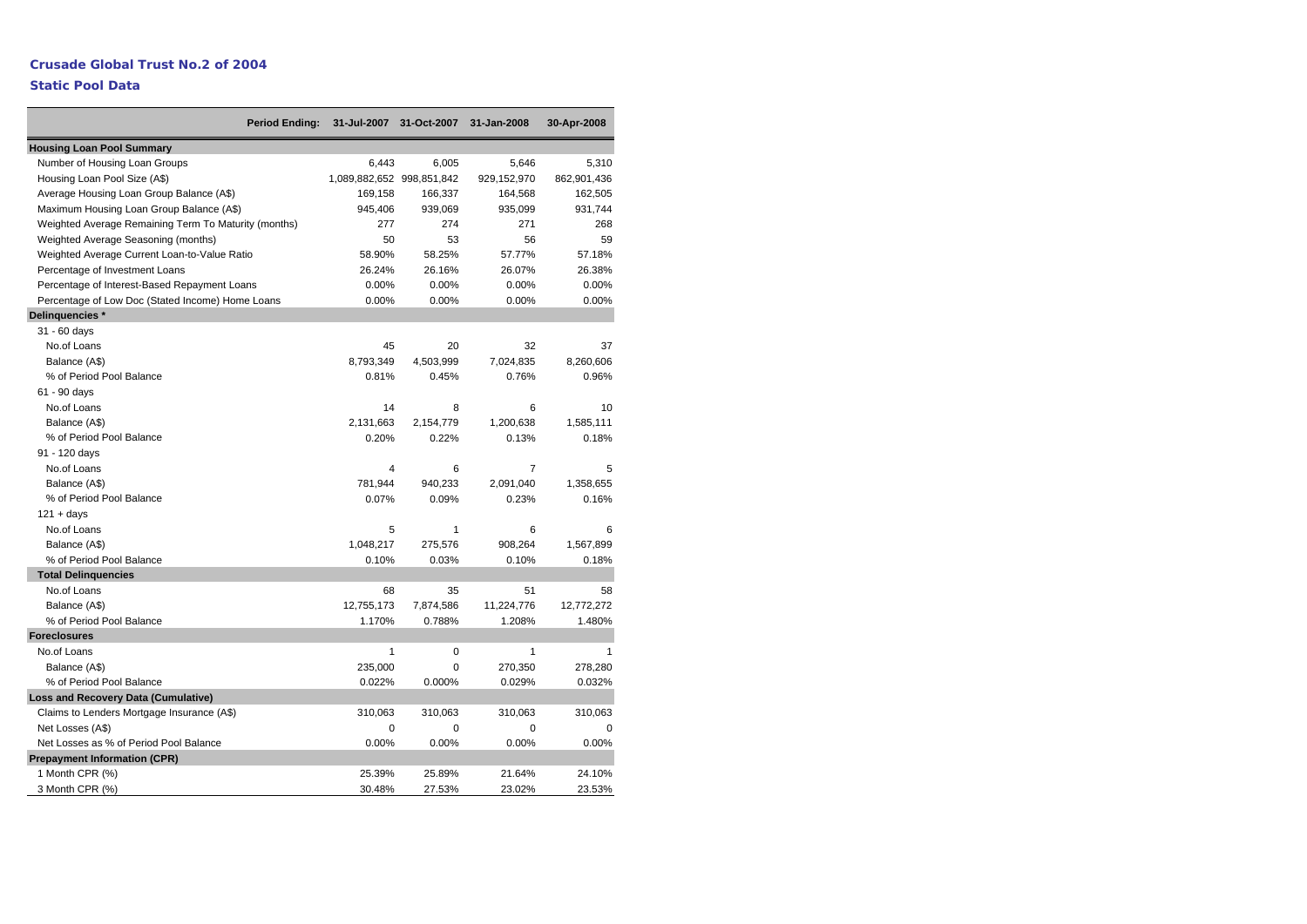| <b>Period Ending:</b>                                                       | 31-Jul-2007 | 31-Oct-2007 | 31-Jan-2008 | 30-Apr-2008 |
|-----------------------------------------------------------------------------|-------------|-------------|-------------|-------------|
| Profile by Current Loan-To-Value Ratio (% of Period Pool<br><b>Balance)</b> |             |             |             |             |
| 00.01% - 30.00%                                                             | 8.67%       | 9.15%       | 9.39%       | 9.83%       |
| 30.01% - 35.00%                                                             | 4.08%       | 4.04%       | 4.29%       | 4.25%       |
| 35.01% - 40.00%                                                             | 5.09%       | 5.32%       | 5.52%       | 5.87%       |
| 40.01% - 45.00%                                                             | 6.16%       | 6.76%       | 6.41%       | 6.75%       |
| 45.01% - 50.00%                                                             | 7.49%       | 7.53%       | 7.65%       | 7.98%       |
| 50.01% - 55.00%                                                             | 7.34%       | 7.77%       | 7.76%       | 7.33%       |
| 55.01% - 60.00%                                                             | 8.59%       | 8.12%       | 8.72%       | 8.88%       |
| 60.01% - 65.00%                                                             | 8.70%       | 8.72%       | 8.75%       | 8.60%       |
| 65.01% - 70.00%                                                             | 8.74%       | 8.74%       | 9.22%       | 9.75%       |
| 70.01% - 75.00%                                                             | 13.19%      | 13.10%      | 12.57%      | 12.18%      |
| 75.01% - 80.00%                                                             | 10.73%      | 9.95%       | 9.49%       | 8.76%       |
| 80.01% - 85.00%                                                             | 4.99%       | 4.93%       | 5.11%       | 5.02%       |
| 85.01% - 90.00%                                                             | 5.04%       | 4.95%       | 4.21%       | 3.94%       |
| 90.01% - 95.00%                                                             | 1.13%       | 0.89%       | 0.86%       | 0.79%       |
| 95.01% - 100.00%                                                            | 0.02%       | 0.03%       | 0.03%       | 0.05%       |
| 100.00% +                                                                   | 0.02%       | 0.02%       | 0.02%       | 0.02%       |
| Profile by Loan Product (% of Period Pool Balance)                          |             |             |             |             |
| 1 Year Fixed                                                                | 0.30%       | 0.24%       | 0.14%       | 0.24%       |
| 2 Year Fixed                                                                | 1.05%       | 1.14%       | 1.26%       | 1.79%       |
| 3 Year Fixed                                                                | 8.58%       | 9.55%       | 9.80%       | 8.60%       |
| 4 Year Fixed                                                                | 0.44%       | 0.44%       | 0.44%       | 0.58%       |
| 5 Year Fixed                                                                | 10.66%      | 11.32%      | 12.18%      | 12.82%      |
| Basic Home Loans/STG Essential Home Loan/GAHL                               | 25.80%      | 25.42%      | 25.11%      | 24.62%      |
| <b>Standard Variable</b>                                                    | 15.00%      | 14.37%      | 14.25%      | 14.60%      |
| Other Variable                                                              | 38.17%      | 37.52%      | 36.81%      | 36.75%      |
| Profile by Loan Rate (% of Period Pool Balance)                             |             |             |             |             |
| 4.01% - 4.50%                                                               | 0.00%       | 0.00%       | 0.00%       | 0.00%       |
| 4.51% - 5.00%                                                               | 0.00%       | 0.00%       | 0.00%       | $0.00\%$    |
| 5.01% - 5.50%                                                               | 0.00%       | 0.00%       | 0.00%       | 0.00%       |
| 5.51% - 6.00%                                                               | 0.26%       | 0.28%       | 0.29%       | 0.31%       |
| $6.01\% - 6.50\%$                                                           | 3.49%       | 3.71%       | 3.09%       | 1.05%       |
| 6.51% - 7.00%                                                               | 8.93%       | 9.19%       | 9.21%       | 9.06%       |
| 7.01% - 7.50%                                                               | 56.91%      | 9.15%       | 8.82%       | 9.14%       |
| 7.51% - 8.00%                                                               | 15.38%      | 58.44%      | 2.64%       | 1.81%       |
| 8.01% - 8.50%                                                               | 15.04%      | 19.24%      | 57.07%      | 1.97%       |
| 8.51% - 9.00%                                                               | 0.00%       | 0.00%       | 18.87%      | 55.40%      |
| $9.01\% - 9.50\%$                                                           | 0.00%       | 0.00%       | 0.00%       | 21.26%      |
| 9.51% - 10.00%                                                              | 0.00%       | 0.00%       | 0.00%       | 0.00%       |